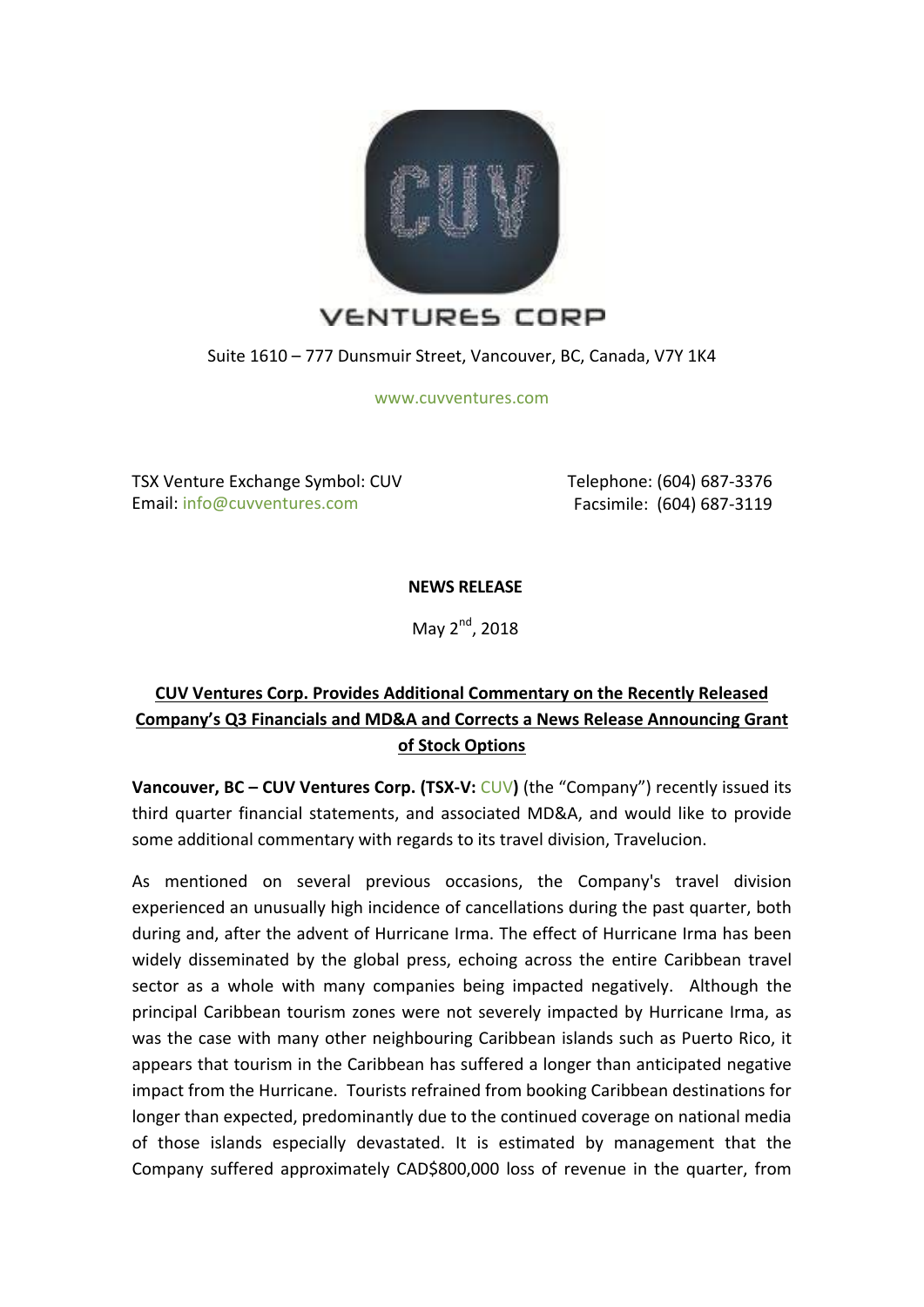both cancellations and reduced bookings.

In order to mitigate the effect of future catastrophic and unpredictable events like hurricanes, the Company has made a concerted effort to build new functionality and new business opportunities beyond the Caribbean that will complement and enhance its travel division. These changes will both improve and diversify associated revenues generated by the Company's travel division. The inception of the global travel platform RevoluVIP allied to the successful integration of the Company's Amadeus GDS XML distribution license together with the planned IATA approval and, the inclusion of 134 worldwide destinations, means that the Company will take its travel business global in the coming months. Management believes that this increase in international destinations will mitigate the negative effects of natural disasters within a specific geographical region in the future.

Notwithstanding these new opportunities, the Company's travel bookings have recently shown signs of improvement, and management believes this will result in improved revenues and profitability going forward post-Hurricane Irma.

Further to its news release dated April 11, 2018, the Company wishes to clarify that on that day it granted its Chief Executive Officer options exercisable to purchase 2,000,000 common shares at a price of \$0.11 per share for a period of 5 years ending April 11, 2023. The options are subject to a four-month-and-one-day hold period from the date of grant.

## **About CUV Ventures Corp.:**

CUV Ventures Corp. is a multi-asset, multidivisional publicly traded Canadian company deploying advanced technologies in the; Online Travel, Vacation Resort, Mobile Apps, Money Remittance, Invoice factoring, Crypto Mining, Blockchain Systems, and Cryptotoken sectors.

Our flagship technology is RevoluPAY®, the Apple, and Android multinational remittance app, powered by blockchain protocols, and aimed at the worldwide  $+$  [\\$595](http://www.worldbank.org/en/topic/migrationremittancesdiasporaissues/brief/migration-remittances-data) [billion](http://www.worldbank.org/en/topic/migrationremittancesdiasporaissues/brief/migration-remittances-data) family remittance market.

The ₡CU Coin Cryptotoken, allied to RevoluPAY®, promises to be the coin of choice for remittance senders, travelers, and the hospitality industry. Its increasing adoption across several spheres exemplifies its international perspective and future value amongst users.

The company's FinTech division continues to expand into this rapidly emerging segment, in which it; manages, operates and develops end-to-end digital platforms to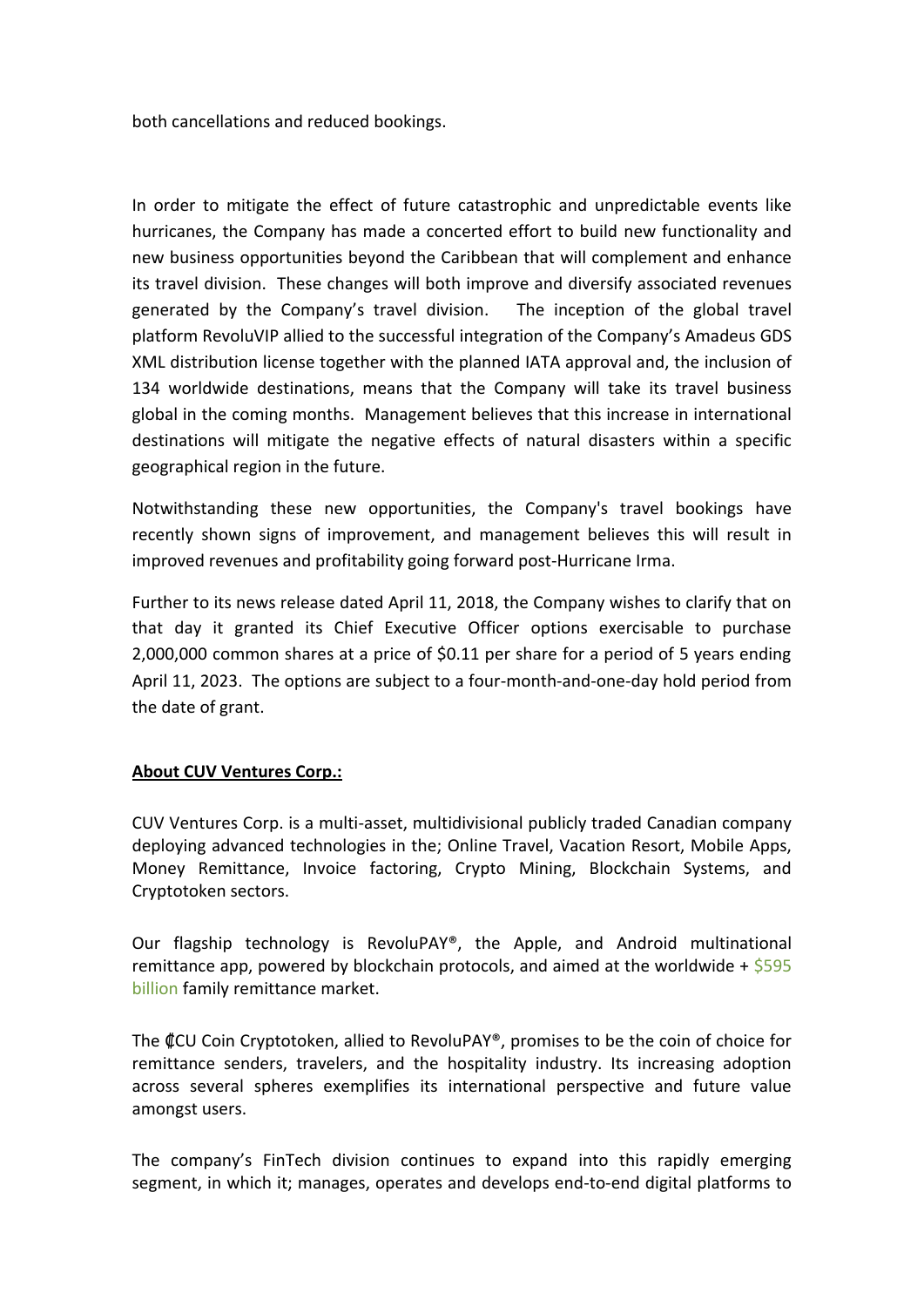monetize the blockchain ecosystem across a broad spectrum of leisure related industries, remittances, and finance.

A diverse division of the company, named [Cuba Ventures,](http://www.cubaventures.com/) is involved in Caribbean Basin strategic investments. Similar to the United States NASDAQ listed [Herzfeld Fund,](https://www.herzfeld.com/cuba) the focus is to control noteworthy assets related to the Caribbean Basin (including Cuba). The division is comprised of numerous assets. A wholly owned subsidiary [Travelucion Media](http://www.travelucion.com/) is a duly licensed and bonded online travel company, [Amadeus GDS](http://www.amadeus.com/) affiliated, digital and print media powerhouse that specializes in travel marketing, electronic reservations, and online booking solutions. [Travelucion](http://www.travelucion.com/) owns a vast portfolio of web assets consisting of 432 Caribbeancentric websites in up to 5 languages which generate over 35 million page-views per year and direct traffic to Travelucion's online booking and e-commerce sites and proprietary online booking systems, also customized for white label deployment on third party booking websites for; Cayman Islands, Dominican republic, Aruba, Bahamas, BVI, Belize, Antigua, Jamaica and Cuba, offering bookings for hotels, private residences, car rentals, tours, flights and a variety of other types of specialized travel services.

In 2017, the company acquired equity in the Florida, USA based, licensed and bonded travel agency; International Business & Travel Opportunities, LLC (*IBTO*), a Caribbean Basin focused travel facilitator operating trips in the region (including licensed Cuba trips for Americans).

In 2018, the company acquired equity in the Florida, USA based, Third Circle Publishing LLC, publisher of the esteemed and U.S circulated print and digital magazine [Cuba](http://www.cubatrademagazine.com/)  [Trade Magazine.](http://www.cubatrademagazine.com/) CUV Ventures Corp owns an interest in some important print and digital media assets, reaching 10s of millions of consumers globally.

In 2018, the company acquired equity in the Toronto; Canada based, FINTRAC licensed, remittance company, [Duales Inc.](http://www.duales.com/) as part of the RevoluPAY<sup>®</sup> remittance app partner network.

In 2018, the company acquired equity in the Miami, USA based, Business advisory/consultant think-tank [Havana Consulting Group,](http://www.thehavanaconsultinggroup.com/) as part of the progressive acquisition of key Caribbean related but, non domiciled, businesses.

The Cuba Ventures division consulting team harnesses over 80 years of combined advisor experience in submitting and, obtaining approval, for joint ventures, joint production agreements, and import/export permits for foreign enterprises. More recently the company has taken a royalty approach for future agreements between third parties anxious to begin comercial operations with Cuba and, the company's Cuba Consulting Unit.

Through this methodology, the Company is gradually building a potentially valuable "future-ready", non Caribbean domiciled asset base while, in the interim, securing